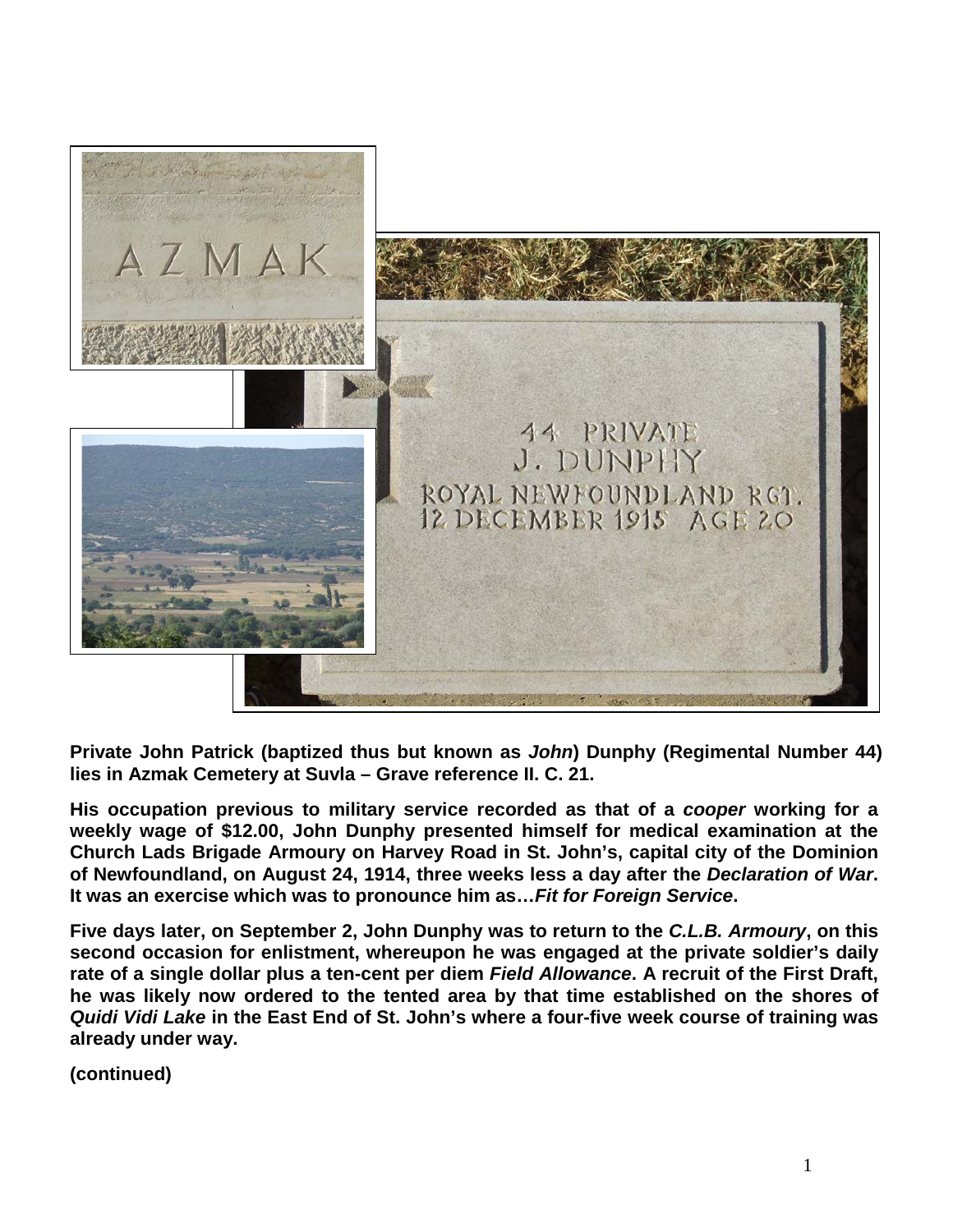š.

**(Right above:** *The image of Florizel at anchor in the harbour at St. John's is by courtesy of* 

**(Right below:** *Fort George, constructed in the latter half of the eighteenth century, still serves the British Army to this day***. – photograph from 2011)**

**In the United Kingdom this first Newfoundland contingent was to train in three venues during the late autumn of 1914 and then the winter of 1914-1915: firstly in southern England on the Salisbury Plain; then in Scotland at** *Fort George* **– on the Moray Firth close to Inverness; and lastly at Edinburgh Castle where the unit was to provide the first garrison from outside the British Isles.** 

*summit of Castle Hill***. – photograph from 2011)**

**Some three months later, on May 11, and some seven weeks into spring – although in Scotland there was apparently still snow - the entire Newfoundland unit – by now, 'A' and 'B' Companies re-enforced by 'C', 'D', and 'E' - was ordered moved from the Scottish capital to** *Stobs Camp***, all under canvas and south-eastwards of Edinburgh, in the vicinity of the town of Hawick.** 

**It was to be at** *Stobs Camp* **that the Newfoundland contingent received the reenforcements from home – 'F' Company which arrived on July 10, 1915 - that would bring its numbers up to that of British Army establishment battalion strength\*. The now-formed 1st Battalion of the Newfoundland Regiment was thus rendered ready to be ordered on '***active service***'.**

**(continued)**

**(Right below:** *The venerable Edinburgh Castle dominates the city from its position on the* 

*Admiralty House Museum***.)**

**At the beginning of the month of October a large number of the new recruits underwent attestation; Private Dunphy would be one of that number, taking his oath of allegiance on October 2.**

**Two days later, after the Newfoundland contingent – it was not as yet a battalion – of 'A' and 'B' Companies had paraded through the city, it embarked onto the Bowring Brothers'** 

**vessel** *Florizel* **which was awaiting in St. John's Harbour.** 

*Hundred* **– also to be known to history as the** *Blue Puttees* **– were now to sit on board ship for the best part of a day as it was not to be until the morrow that** *Florizel* **would sail to the south coast of the Island and to its rendezvous with the convoy carrying the Canadian Division to the United Kingdom.**

**The regimental authorities were** *also* **busy by now, preparing for the transport of this, the first body of volunteers, to** *overseas* **- and later to** *active* **– service.**



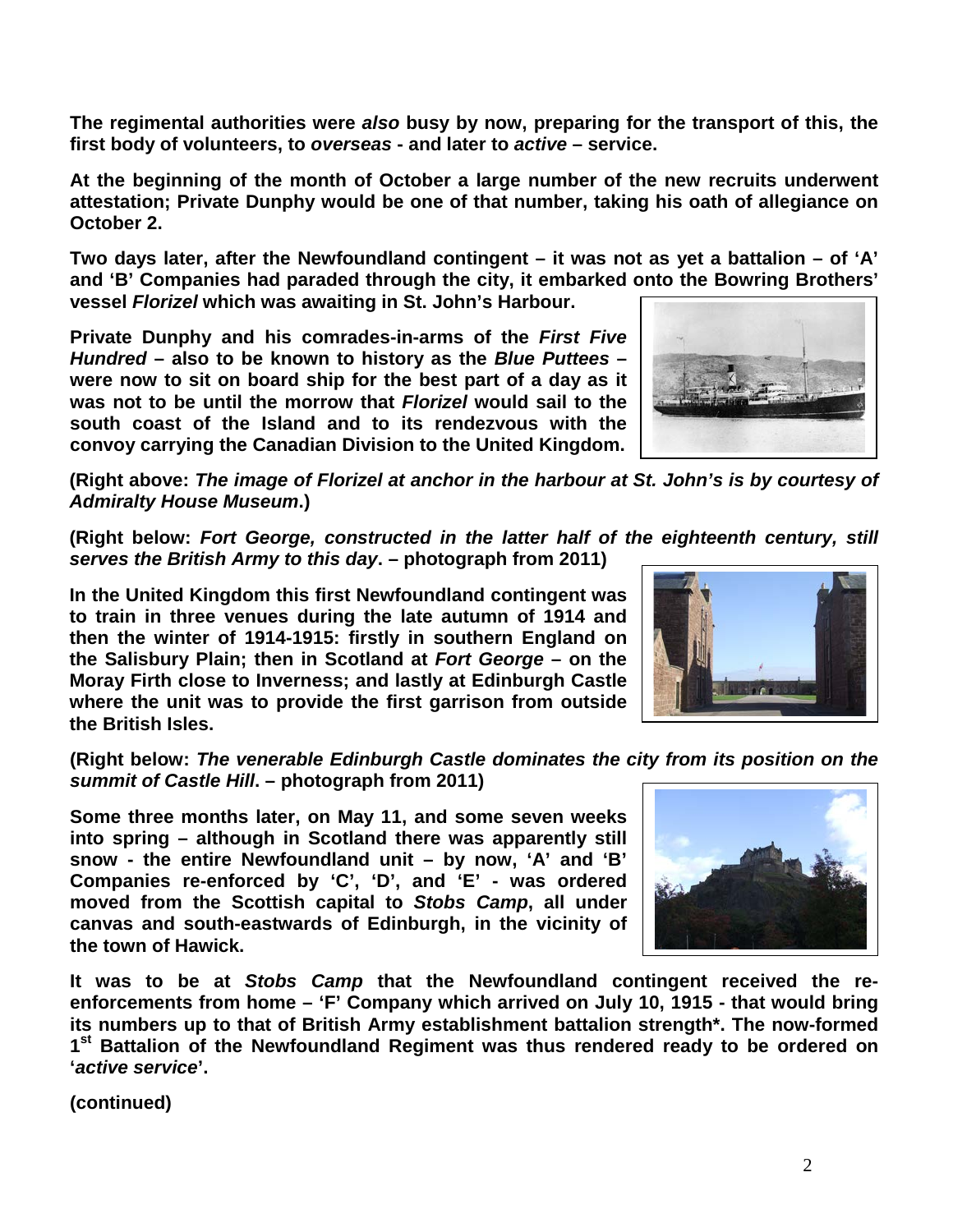**\****The number was about fifteen hundred, sufficient to provide four 'fighting' companies, two re-enforcement companies and a headquarters staff.*

**(Right:** *The Newfoundland Regiment marches past on the training ground at Stobs Camp and is presented with its Colours on June 10, 1915.* **– by courtesy of Reverend Wilson Tibbo and Mrs. Lillian Tibbo)**

**At the beginning of that August of 1915, the four senior Companies, 'A', 'B', 'C' and 'D' – Private Dunphy among their ranks - were then sent south from** *Stobs Camp* **to undergo a final two weeks of training, as well as an inspection by the King, at Aldershot.** 



**This force, now designated the 1st Battalion of the Newfoundland Regiment, was thereupon attached to the 88th Brigade of the 29th Division of the (British) Mediterranean Expeditionary Force.**

**Meanwhile the two junior Companies, the later-arrived 'E' and the aforementioned lastarrived 'F', were ordered transferred to Scotland's west coast, to Ayr, there to provide the nucleus of the newly-forming 2nd (***Reserve***) Battalion.**

**(Right:** *George V, by the Grace of God, of the United Kingdom of Great Britain and Ireland and of the British Dominions beyond the Seas, King, Defender of the Faith, Emperor of India* **– the photograph is from** *Bain News Services* **via the** *Wikipedia* **web-site.)**

**It was also during this period while on duty at Aldershot that on August 14 Private Dunphy re-enlisted, on this occasion for the** *duration of the war\****.**

**\****At the outset of the War, perhaps because it was felt by the authorities that it would be a conflict of short duration, the recruits enlisted for a single year. As the War progressed, however, this was likely to cause* 

*problems and the men were encouraged to re-enlist***.**

**(Right:** *Some of the personnel of 'A', 'B', 'C' and 'D' Companies of the 1st Battalion of the Newfoundland Regiment at Aldershot in August of 1915, prior to its departure to active service on the Gallipoli Peninsula*  **– from** *The Fighting Newfoundlander* **by Col. G.W.L. Nicholson, C.D.)**

**While 'E' and 'F' Companies had been beginning their posting to the Regimental Depot at Ayr, on August 20 of 1915 the 1st Battalion had embarked in the Royal Navy Harbour of Devonport onto the requisitioned passenger-liner** *Megantic* **for passage to the Middle East and to the fighting against the Turks.** 





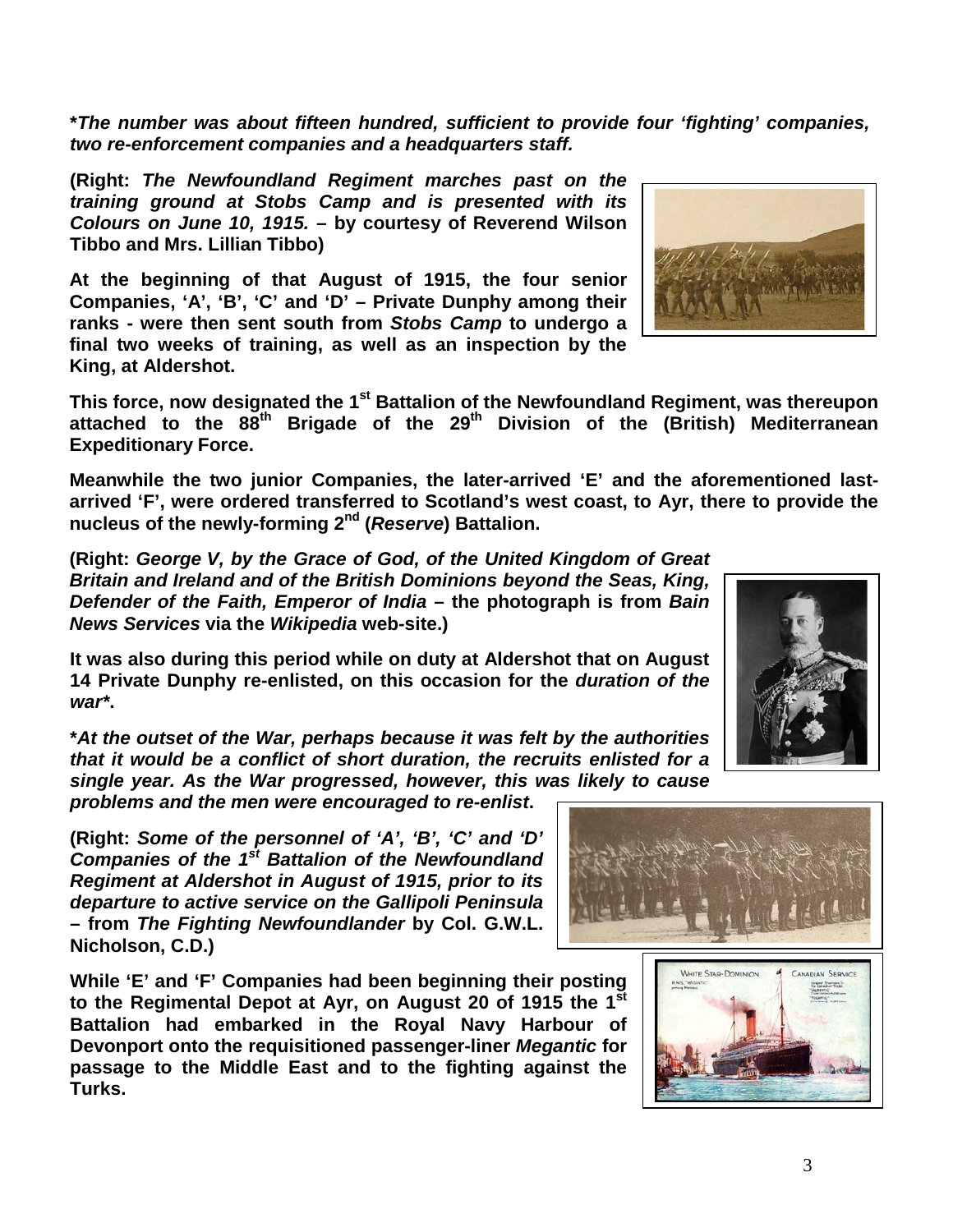**(Preceding page:** *The image of Megantic, here in her peace-time colours of a 'White Star Line' vessel, is from the Old Ship Picture Galleries web-site***.)**

**There, a month later – having spent some two weeks billeted in British barracks in the vicinity of the Egyptian capital, Cairo - on September 20, the 1st Battalion was to land at** *Suvla Bay* **on the** *Gallipoli Peninsula***.**

**(Right:** *Kangaroo Beach, where the officers and men of the 1st Battalion, Newfoundland Regiment, landed on the night of September 19-20, 1915, is to be seen in the distance at the far end of Suvla Bay. The remains of a landing-craft are still clearly visible in the foreground on 'A' Beach***. – photograph taken in 2011)**

**(Right:** *Newfoundland troops on board a troop-ship anchored at Mudros: either Megantic on August 29, Ausonia on September 18, or Prince Abbas on September 19 – Whichever the case, they were yet to land on Gallipoli***. – from Provincial Archives)**

**(Right:** *A century later, the area, little changed from those faroff days, of the Newfoundland positions at Suvla, and where the 1st Battalion was to serve during the fall of 1915* **– photograph from 2011)**

**When the Newfoundlanders had landed from their transport ship at** *Suvla Bay* **on that September night of 1915, they were to disembark into a campaign that was already on the threshold of collapse.**

**Not only in the area where the Newfoundland Battalion was to serve but, even ever since the very first days of the operation in April of 1915, the entire** *Gallipoli Campaign,* **including the operation at** *Suvla Bay,* **had proved to be little more than a debacle:** 

**Flies, dust, disease, the frost-bite and the floods – and of course the casualties inflicted by an enemy who was to fight a great deal better than the British High Command\* had ever anticipated – were eventually to overwhelm the British-led forces and those of the French, and it would finally be decided to abandon not only** *Suvla Bay* **but the entire**  *Gallipoli* **venture.**

**(Right:** *An un-identified Newfoundland soldier in the trenches at Suvla Bay –* **from** *Provincial Archives***)**

*\*Many of the commanders chosen were second-rate, had been brought out of retirement, and had little idea of how to fight – let alone of how to win. One of the generals at Suvla, apparently, had handed in his resignation during the Campaign and had just gone home.* 

**(continued)**







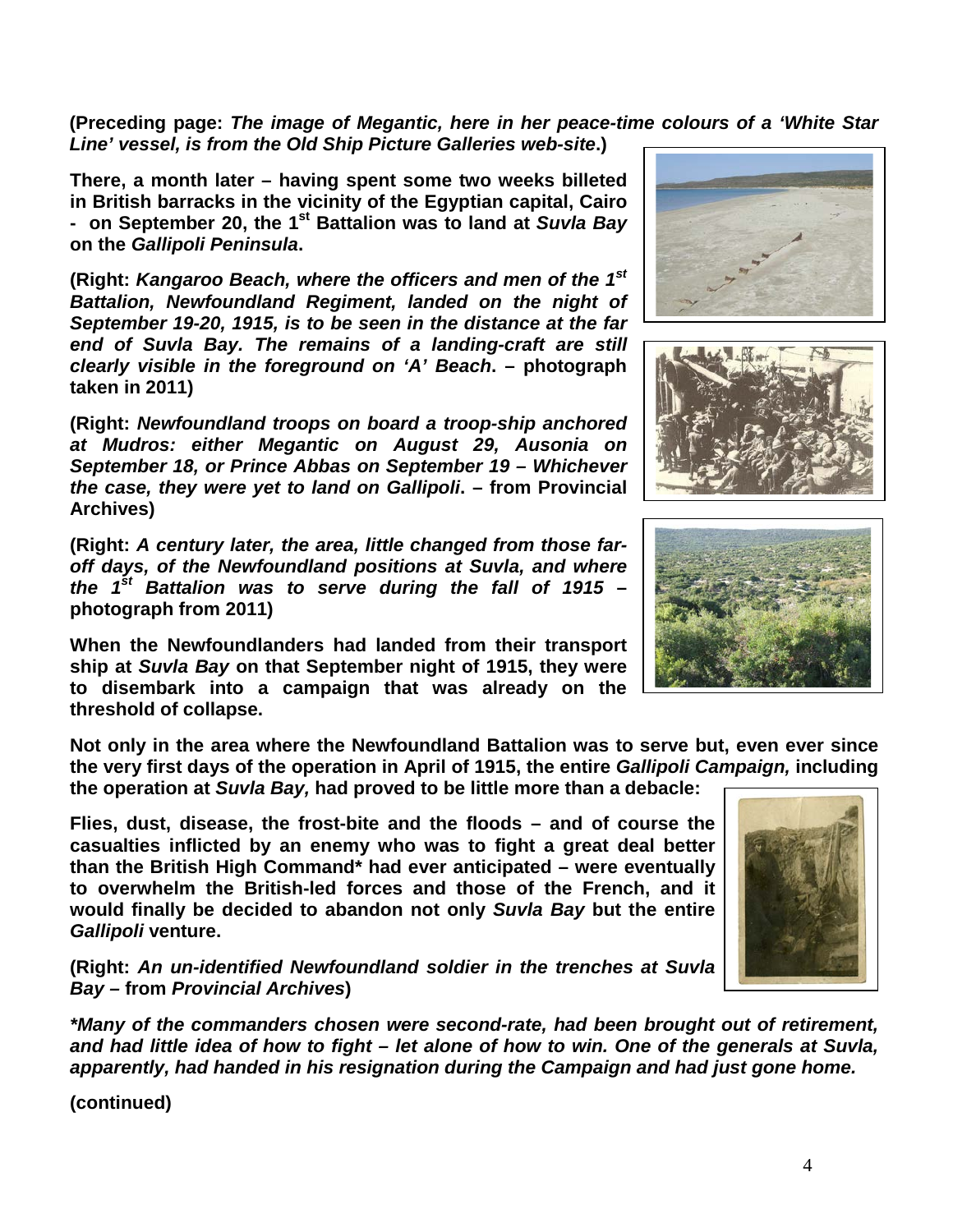**November 26 would see the nadir of the Newfoundland Battalion's fortunes at Gallipoli; a freak rain-, snow- and ice-storm was to strike the** *Suvla Bay* **area and the subsequent floods had wreaked havoc amongst the forces of both sides. For several days, survival rather than the enemy was to be the priority.**

**There were to be many casualties on both sides, some of them, surprised by the sudden inundation of their positions, fatalities who had drowned in their trenches – although no Newfoundlanders were to be among that number. Numerous, however, were those afflicted by trench-foot and by frost-bite.**

**Private Dunphy appears not to have suffered as much as had some of his fellow soldiers, some of whom it had been necessary to evacuate for hospitalization. He and those remaining, by the second week in December, were busy in preparation for the leaving of the place in another week's time.**

**An eye-witness account rendered at the time records that '…***he was sitting on a fire-step with his cup of tea…***' when a bullet ricocheted off a sentry's periscope, struck him in the head and killed him instantly.**

**Private Dunphy was originally interred in the small Borderers' Gully Cemetery alongside Captain Charles Wighton and others of the Newfoundland Battalion. After the war his remains were re-interred in Azmec, where they repose today.**

**(Right above:** *Suvla Bay in the distance – the light-blue patch is the Salt Lake - seen from some of the hills which ring the place and which served the Turkish defences admirably*  **photograph taken in 2011)**

**The son of Martin Dunphy, fireman on the SS** *Kite***, of 23, Princes Street - later of Barter's Hill - in St. John's, and of Catharine Dunphy (née** *Walsh***, deceased by the time of her son's death), he was also brother to several siblings\*.**

*\*According to Roman Catholic Parish Records they were: William-Joseph ) born 1892), to William\*\* (born1895), to a second John Patrick (born 1897), to Bridget (born 1898), to James-Francis (born 1899) and to Patrick (born 1901).*

**Private Dunphy was reported as having been** *killed in action* **on December 12, 1915, while serving at** *Suvla Bay***,** *Gallipoli***.** 

**John Dunphy had enlisted at a** *declared* **twenty years of age: date of birth in St. John's, Newfoundland, May 27, 1894 (from Roman Catholic Parish Records).**

*\*\*His brother, William Dunphy (Private, Regimental Number 15), was later to be killed in action on July 1, 1916, the first day of First Somme, at Beaumont-Hamel. He lies in Hawthorn Ridge Cemetery Number 2, Auchonvillers, as shown to the right above. His story is related elsewhere in these files.*